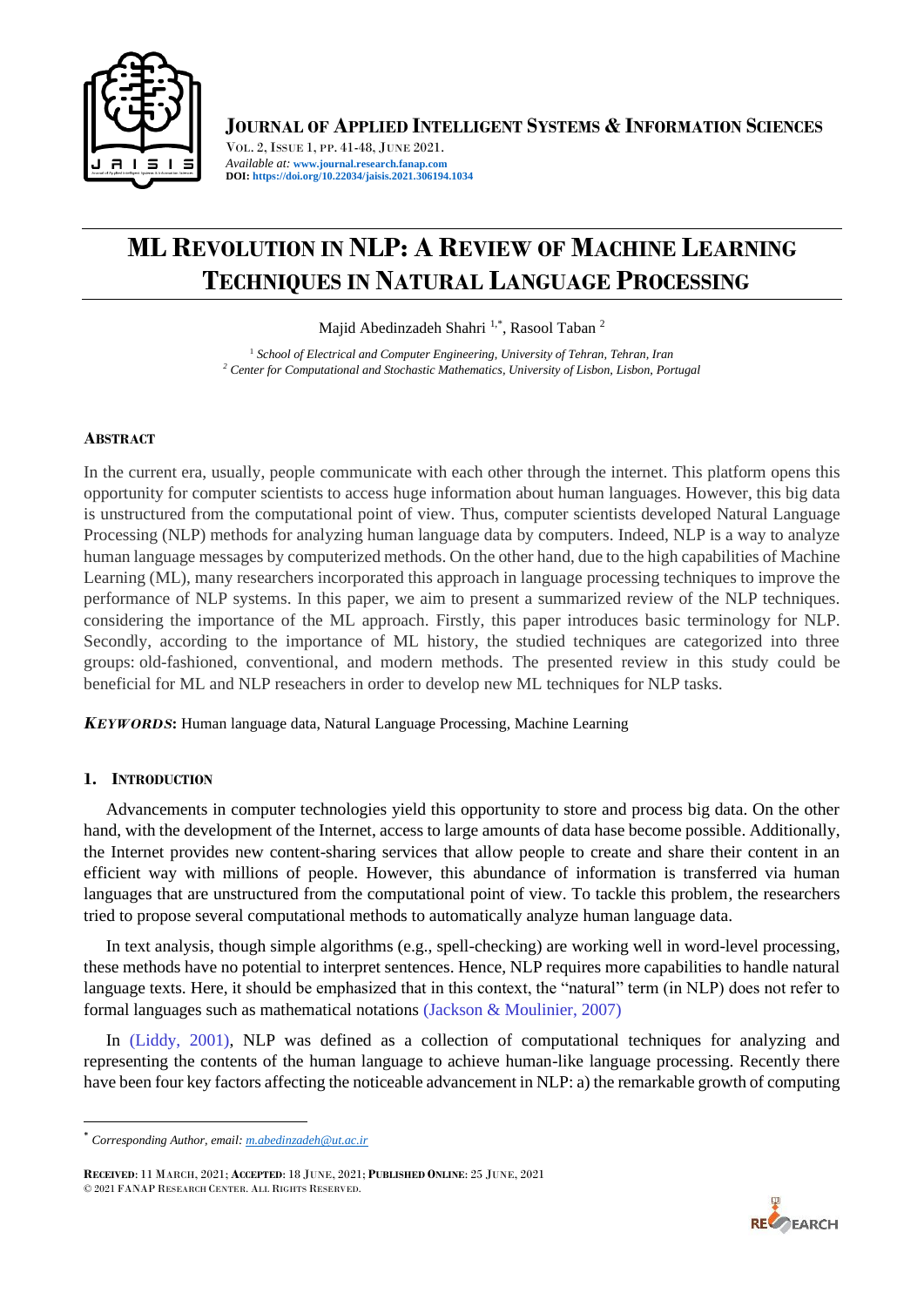power, b) the enormous amount of electronic texts including published documents such as electronic dictionaries, c) encyclopedias, and libraries (Bose, 2004), d) the advancement in the highly successful ML methods and the deeper understanding of the structure of human language and its deployment in social contexts. Accordingly, several computational tools were developed for NLP (Jusoh & Al-Fawareh, 2007; Kaur et al., 2014; Vijayarani et al., 2015) in different disciplines such as computer and information sciences, linguistics, mathematics, electrical and electronic engineering, psychology, cognitive science, artificial intelligence, robotics, etc.

Over time, NLP is developing important technologies to create user-friendly tools in many aspects of life (Church & Rau, 1995). Machine translation, perhaps as the oldest application of NLP, tries to translate text (or speech) content from one language to another one. Information extraction, as another popular NLP task, is used for automatically extracting structured information from unstructured and/or semi-structured in natural language texts. Named-Entity Recognition is a sub-task of information extraction. Another NLP application is automated text summarization. This is the process of generating a short, readable, and meaningful summary from a long text document (Mani & Maybury, 2001) that may not convey all the details of the actual text. Indeed, it aims to present the basic idea of the original text (Maybury, 1999). Text categorization (Devasena & Hemalatha, 2012; Sebastiani, 2002) is another application of NLP. This is the task of assigning predefined categories to a text document. It can provide conceptual views of document collections and has several applications (such as spam filtering). Question and answering, as another application of NLP, is a system that can automatically understand and build answers to user questions that are posed in a natural language (Al-Harbi et al., 2017; Hirschman & Gaizauskas, 2001).

Nevertheless, in these popular NLP tasks, understanding the meaning of the human message is very difficult due to four reasons: First, a message in a specific language may contain a lot of coded symbols. Second, some of the words in the language have multiple meanings. Also, some words behave differently when used as nouns or verbs. Third, different human languages are structured differently by specific grammatical rules. Fourth, in general, human language texts usually contain ambiguity. The ambiguity is the result of the semantic gap between the user's intentions and how the message is conveyed. Hence, to understand a human language, various powerful analysis techniques (such as ML) have been considered (Agarwal, 2017).

Most ML techniques employ training data in order to optimize performance criteria. Accordingly, for these methods, a model is defined based on some parameters, and learning which executes a computer program uses the training data to optimize the parameters of the model. The model might be predictive or descriptive or both, to make predictions for the future or obtain knowledge from data. Recently, computer vision, speech recognition, and robotics have also been using ML for their solutions. In this era where machines are becoming more intelligent, according to the importance of ML, a lot of NLP research works, which used ML techniques, have been published so far. Considering the ML history, this paper aims to categorize NLP research into three groups: old-fashioned, conventional, and modern methods. It is worth noting that covering different ML methods is regarded as a criterion to choose papers for review.

The rest of the paper is structured as follows; Section 2 presents the basic terminology of NLP. Then, several NLP approaches presented in the literature are studied in Section 3. Finally, the paper ends with discussions and conclusions in Section 4.

## **2. NLP & LANGUAGE UNDERSTANDING**

For every NLP task, natural language understanding is an important issue. The meaning of a message is formed in the language by the relations and differences between its shorter components. Accordingly, an NLP system should begin at the word level to determine the nature of each word (known as the Part of Speech tagging), and then, it can move on to the sentence level to determine the meaning of the entire sentence; and finally, to the context and the overall domain. Hence, an NLP system to understand a natural language should be able to distinguish among the following seven levels of processing (Liddy, 1998):

*Phonology*: This level which includes three types of rules involves the analysis of speech sounds. The rules are 1) the rules for sounds within words, 2) the rules for variations of pronunciation when words

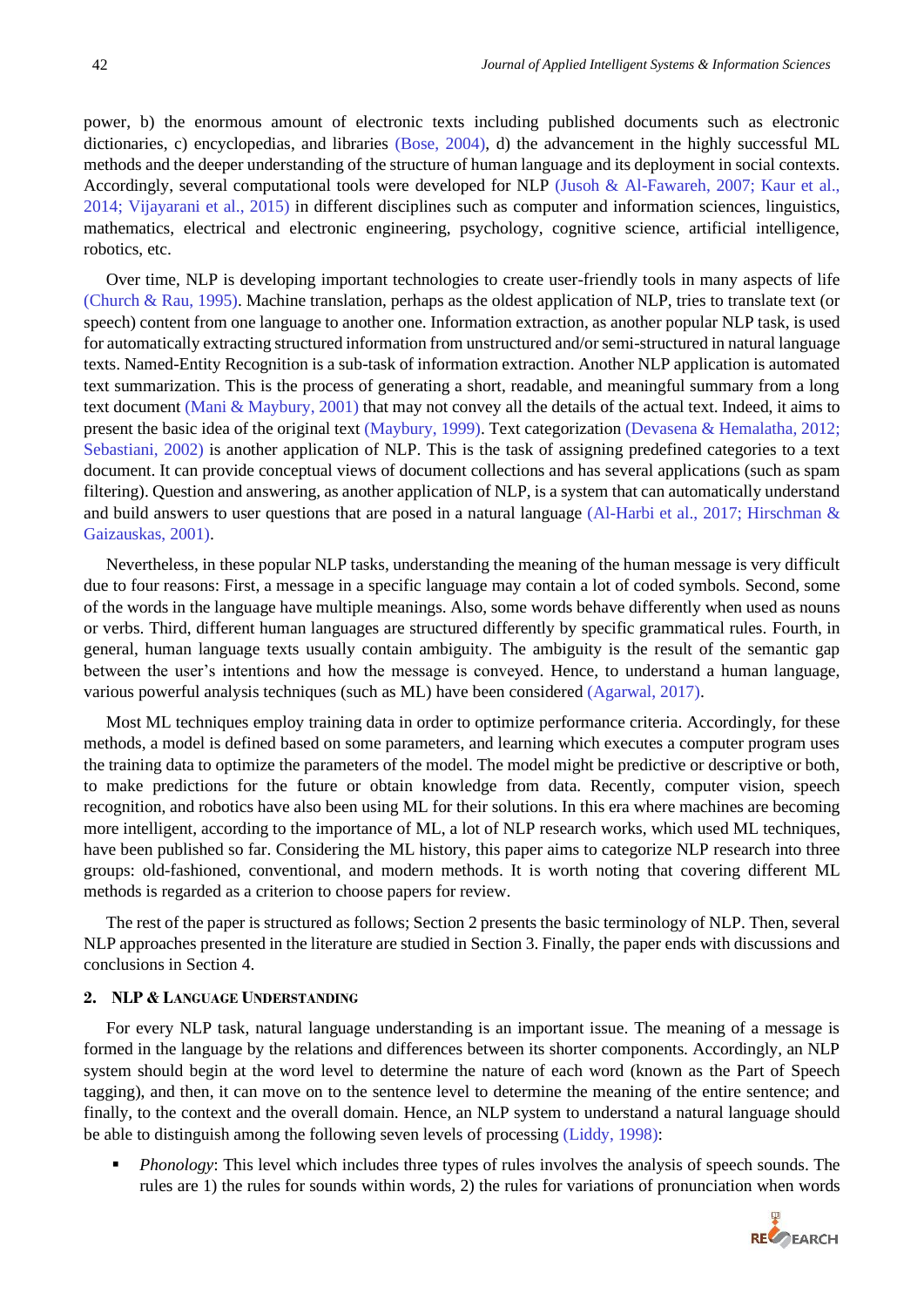are spoken together, and, 3) the rules for fluctuation in stress and intonation across a sentence. The sound waves are analyzed and encoded into a digitized signal to be interpreted using various methods in an NLP system that accepts spoken input.

- *Morphology*: The componential nature of words, which are composed of morphemes (the smallest units of meaning), are analyzed in this technique. A new word is broken down into its morphemes by the human to understand its meaning, so similarly, an NLP system can recognize the meaning of a conveyed word.
- **•** *Lexical*: This level deals with defining the meaning of each word by an NLP system. Words with only one possible meaning can be replaced by a semantic representation of that meaning. Based on the semantic theory used in the NLP system, the nature of the representation differs.
- Syntactic: Here the words of a sentence are analyzed to uncover the grammatical structure of a sentence. In fact, the structural dependency relationships between the words are revealed by these analyses which outcomes a representation of the sentence. In many languages, syntax conveys meaning because order and dependency contribute to meaning. For example, there is a difference between the two sentences: "The cat chased the mouse." and "The mouse chased the cat." only from a syntax perspective, but still two different meanings are presented by them.
- Semantic: Though most people think semantic processing determines the meaning of a text, it is all the levels that contribute to the meaning. In fact, the possible meanings of a sentence are determined by semantic processing and this is achieved by focusing on the interactions among word-level meanings in the sentence. This level of processing can include the semantic disambiguation of words with multiple senses; in an analogous way to how syntactic disambiguation of words that can function as multiple Parts-Of-Speech is accomplished at the syntactic level. One sense of polysemous words can be selected by semantic disambiguation. The semantic, not the lexical level, would do the disambiguation, in case more information from the rest of the sentence was required for the disambiguation.
- *Discourse*: The discourse level of NLP works with units of text longer than a sentence while syntax and semantics work with sentence-length units. It should be mentioned that these techniques do not interpret multi-sentence texts as just chained sentences. Instead of interpreting the text sentence by sentence at this level, discourse focuses on the properties of the text as a whole that brings meaning by making connections between component sentences.
- *Pragmatic*: Here, the purposeful use of language in situations is dealt with and the context over and above the contents of the text is utilized for understanding. This level is aimed at explaining how extra meaning is read into texts without actually being encoded in them. To achieve this, we need a



**Fig. 1.** The seven layers of an NLP system for natural language understanding

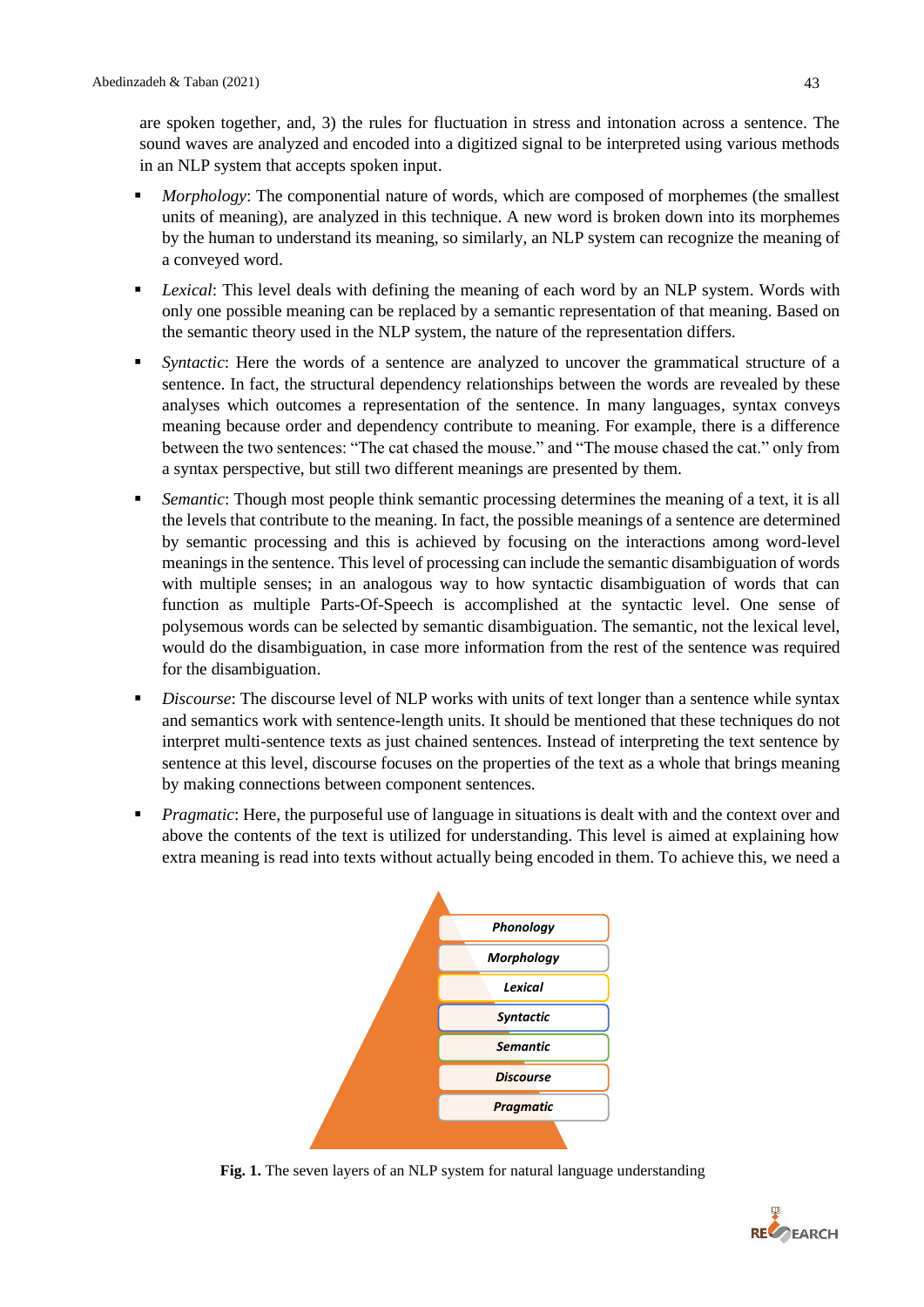lot of world knowledge, including the understanding of intentions, plans, and goals. Knowledge bases and inferencing modules are utilized in some NLP models. For instance, the following two sentences require resolution of the anaphoric term 'they', but this resolution requires pragmatic or world knowledge: "The city councilors refused the demonstrators a permit because they feared violence." and "The city councilors refused the demonstrators a permit because they advocated revolution.".

According to the aforementioned levels of NLP (see Fig. 1), researchers tend to implement modules for lower levels and combine the implemented lower-level techniques to develop modules for higher levels. This is because of the fact that the application may not require processing at the higher levels. Additionally, the lower levels deal with smaller units (e.g., morphemes, words, and sentences), versus higher levels deal with overall texts.

#### **3. NLP TECHNIQUES**

In the following, the studied NLP works are categorized into three ages.

## *3.1. NLP before ML*

Since syntactic processing was essential in most language processing applications, in the early days, most NLP researches have been focusing on syntax-based processing. The article entitled "Computing Machinery and Intelligence" is one of the earliest works in NLP (Turing & Haugeland, 1950). Artificial intelligence and linguistics methods are combined in this work. Nevertheless, the lexical ambiguity of natural language was ignored by the systems made in the early years. Consequently, this approach resulted in poor outcomes. The need for external knowledge in interpreting and responding to language input was recognized in the later work.

The concept of production rule was proposed in another work in this field (Chomsky, 1956) to describe natural language. A production rule includes a set of conditions and a consequent set of actions. 'Recognize', 'resolve conflict', and 'act' that is repeated until no more rules have remained are the main actions of a production rule system. The rules are independent of each other and this allows each rule to be added and deleted easily. Human also understands these rules easily because the rules are usually derived from the observation of expert knowledge. However, there are scalability issues when production rule systems become larger.

Thereafter, Chomsky's work is used to present Backus Naur Form notation (Aho et al., 1986). Then, Backus Naur Form is used to specify Context-Free Grammar (Chomsky, 1959), which is commonly used to represent programming-language syntax. Though Context-Free Grammar is not theoretically sufficient for natural language analysis (Joshi et al., 1990), this is often employed for NLP in practice. For example, the Prolog language (Clocksin & Mellish, 2012) was invented for NLP applications to write grammar.

First Order Logic has been one of the most popular representation strategies (Barwise, 1977). It supports syntactic, semantic, and, to a certain degree, pragmatic expressions. The arrangement of the symbols is specified by syntax so that the group of symbols is considered properly formed. The meaning of the properly formed expressions is then specified by semantics. The way contextual information can be leveraged to provide better correlations between different semantics, which is essential for tasks such as word sense disambiguation, is specified by pragmatic.

#### *3.2. NLP with ML*

Until the 1980s, the majority of NLP systems used complex pre-defined rules. After that, due to the increase of computational power and the shift to ML algorithms, a revolution happened in NLP. Thus, most researches in this field use ML techniques to enhance NLP models. Conventional ML techniques are divided into two categories: supervised learning and unsupervised learning. In un-supervised methods, the task is performed by finding similarities between objects. On the other hand, the supervised models try to learn a function that maps inputs to outputs based on training data. Hence, it can automatically induce linguistic rules from training language data. Hence, the current dominant technique for addressing problems in NLP is supervised learning. Usually, supervised learning approaches are categorized into sequential and non-sequential methods. In the following, a few ML techniques related to NLP are presented. Table 1 shows a summary of these techniques.

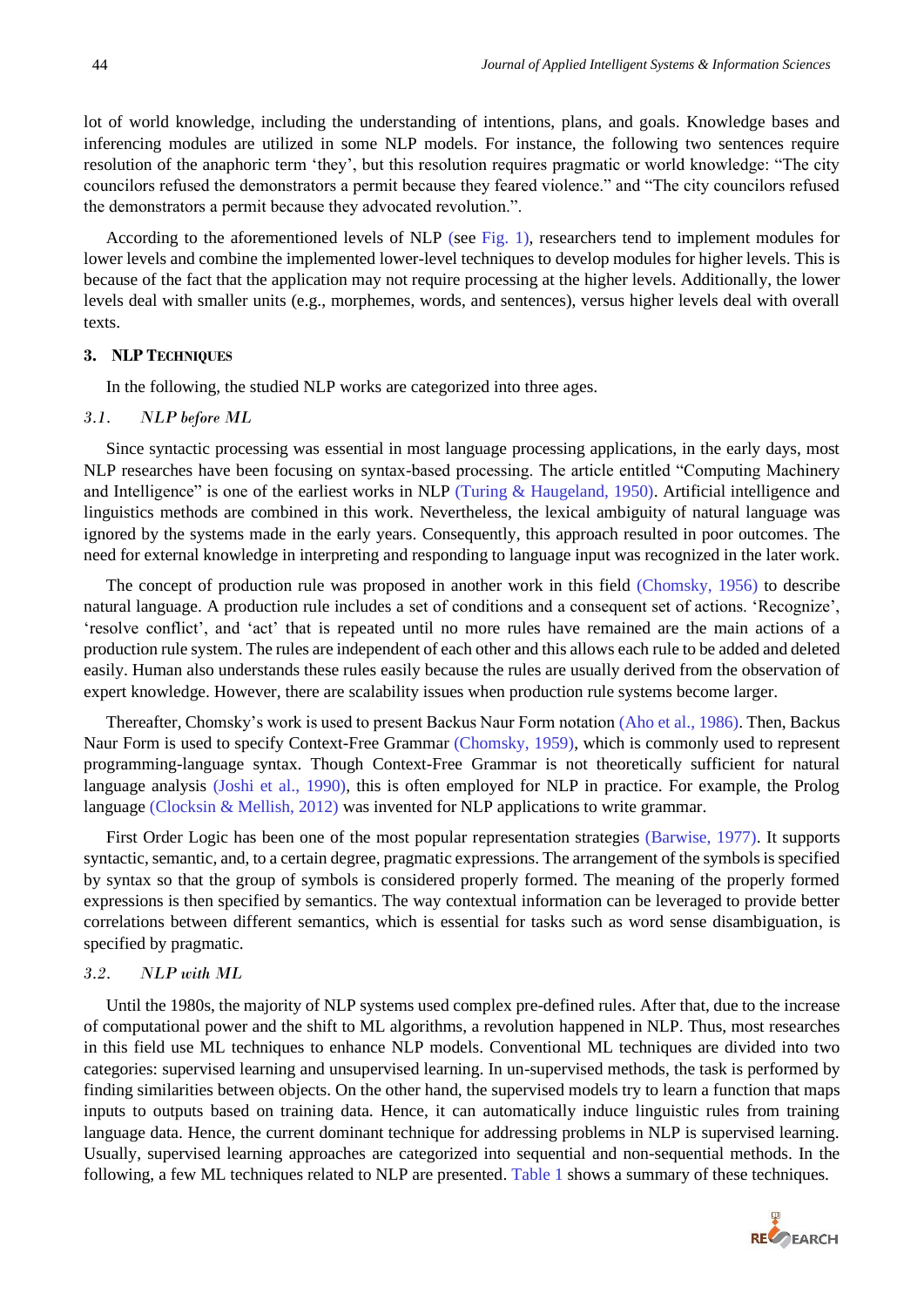| Category              |                | <b>Name</b>                      |
|-----------------------|----------------|----------------------------------|
| Supervised learning   | Sequential     | Deep Learning                    |
|                       |                | <b>Conditional Random Fields</b> |
|                       |                | Hidden Markov Model              |
|                       |                | <b>Maximum Entropy</b>           |
|                       | Non-sequential | <b>Support Vector Machines</b>   |
|                       |                | <b>Decision Trees</b>            |
| Unsupervised learning |                | <b>Vector Quantization</b>       |

#### **Tabel 1.** A Few Machine Learning Techniques Used in NLP

- *Deep Learning*: This method is based on artificial neural networks and can extract higher-level features from the raw input to learn multiple levels of abstraction representation (Deng & Yu, 2014). Today, this methodology is very popular for NLP (Mikolov et al., 2013). Using this approach, (Zheng et al., 2013), Chinese word segmentation and Part Of Speech tasks were developed. A deep learning neural network architecture for word level and character level representations, as well as for Part of Speech tagging was proposed by Dos Santos & Zadrozny (2014). Also, a deep neural network system for the information extraction task was proposed in (Qi et al., 2014). Moreover, a deep-learning classifier was evaluated for financial texts sentiment extraction in (Mishev et al., 2019).
- *Conditional Random Field*: Conditional Random Field was introduced by Lafferty et al. (2001). In the NLP domain, Conditional Random Field models are used for many tasks. The Name Entity Recognition (NER) problem in the Chinese language in connection with a Conditional Random Field model was considered in (Yao et al., 2009). Also, different models for language processing based on the Conditional Random Field model for Part of Speech tagging have been proposed (Ammar et al., 2014; Pandian & Geetha, 2009; Patel & Gali, 2008).
- *Hidden Markov Model*: Hidden Markov Model is suitable for text classification. It has achieved great success in text classification, for example, Part of Speech tagging and Name Entity Recognition tasks (Bikel et al., 1999). Hidden Markov Model for the Name Entity Recognition task was proposed in (Morwal & Chopra, 2013). Also, Named Entity Recognition for Hindi, Marathi, and Urdu languages applying Hidden Markov Model was implemented by (Morwal & Jahan, 2013). Furthermore, a rulebased method in combination with Hidden Markov Model was used for Part of Speech tagging (Youzhi, 2009).
- *Maximum Entropy Model*: Maximum Entropy Model is a general-purpose model for making predictions or inferences from incomplete information. Saha et al. (2008) proposed a Name Entity Recognition system based on Maximum Entropy. Additionally, using Maximum Entropy Model, a Part of Speech tagging system was developed by Ekbal et al. (2008).
- *Decision Trees*: Usually, the Decision Tree method is used for the classification task. A method based on Decision Trees for language modeling was proposed by Bahl et al. (1991) to estimate the probability of spoken words.
- *Support Vector Machines*: This approach is used mainly for data classification. In the field of NLP, Support Vector Machines are applied to many tasks, for example, content arrangement, Part of Speech tagging, Name Entity Recognition, and segmentation. A combination of Support Vector Machines and Conditional Random Field has been used for Bengali Named Entity Recognition (Ekbal & Bandyopadhyay, 2009). In Antony et al. (2010) created a Part of Speech tagger for the Malayalam language using Support Vector Machines.
- *Vector Quantization*: The Vector Quantization model organizes data in vectors. This model is suitable for coding applications. For example, this approach was used in speech coding (Makhoul et al., 1985) and audio compression (Spanias et al., 2006).

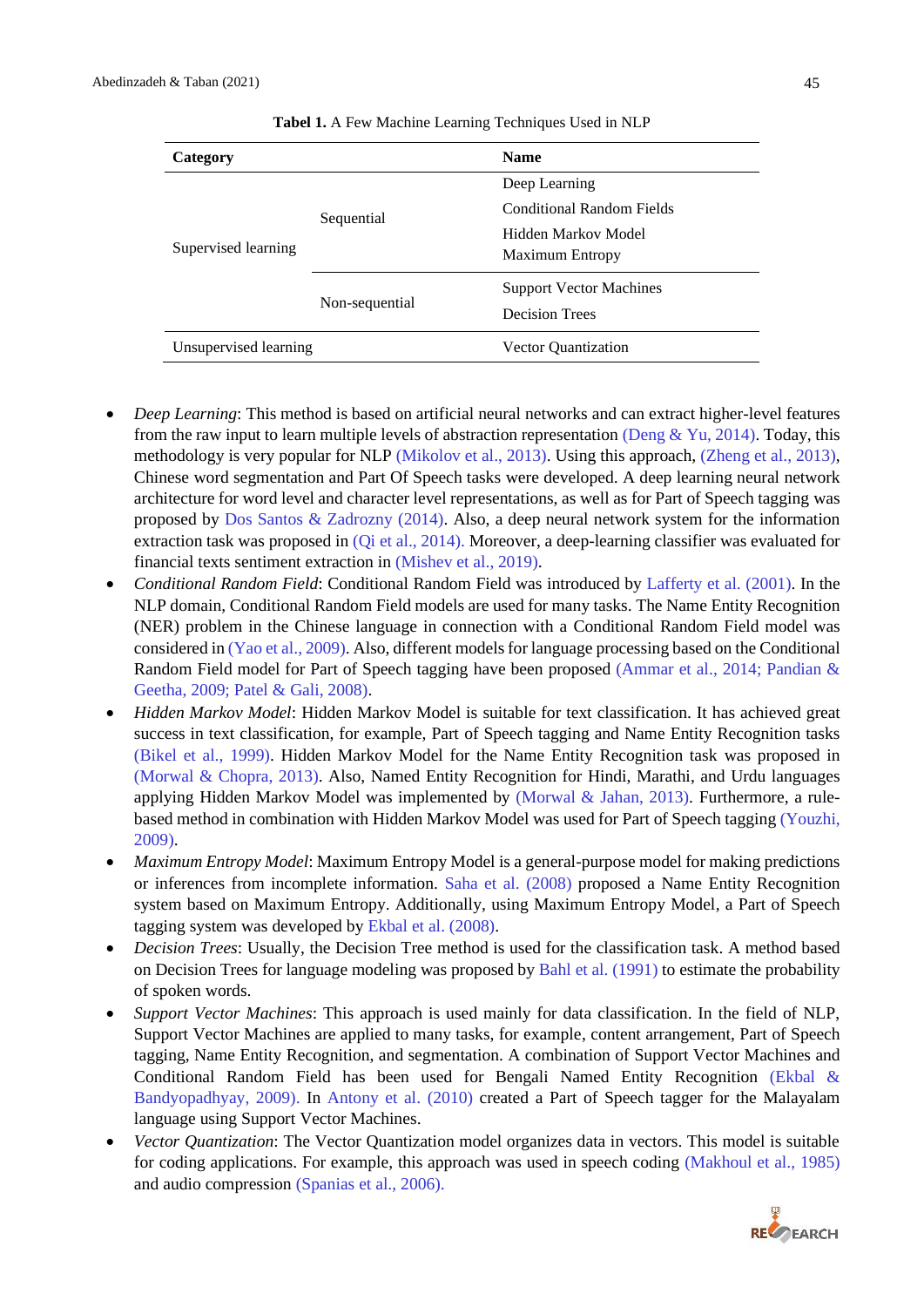# *3.3. NLP with modern ML (Cognitive ML)*

Studying the human brain processes for language processing can be beneficial for improving NLP techniques to achieve more human-like behaviors. Additionally, reading a text activates various brain processes that can be recorded by different techniques. Recently, with the evolution of conventional ML techniques, researchers are interested to analyze these cognitive data to develop new ML methods to get a more accurate impression of human language.

For instance, Mishra et al. (2017) used the eye-movement patterns of the reader to derive cognitive features. Also, Hollenstein et al. (2019) showed how adding Electroencephalography (EEG) data yields significant improvements in NLP tasks over the conventional approaches. Moreover, another research used brain imaging techniques to investigate brain activities for reading complex natural text in order to interpret natural language (Toneva & Wehbe, 2019).

Finally, according to the literature, we categorize NLP works into three groups: 1) rule-base works, 2) machine-learning works, and 3) cognitive works. Fig. 2 illustrates these three categories.



**Fig. 2.** Three stages of NLP history

# **4. DISCUSSION AND CONCLUSION**

In today's digital era, digital platforms provided new content-sharing services that allow people to communicate easily with each other. Usually, this communication is formed via human language messages. Accordingly, to analyze this big data, we require to computerize natural language contents. For this, the computer science researchers developed several techniques in the NLP framework. Today, NLP is one of the most important modern technologies. In this paper, firstly, the required processing levels for an NLP system to understand a natural language were categorized from low to high levels. Then, we categorized the studied techniques for NLP into three stages: NLP before ML (the rule-based methods), NLP with ML (ML-NLP), and ML with cognitive language processing for NLP (cognitive NLP). The main purpose of this paper was to highlight the latter on as a modern ML technique. The review of these technioques could be beneficial for the interested readers in this topic to create more usable methods.

The essence of NLP is based on linguistics, computer science, and artificial intelligence. Before ML approaches, NLP tasks were commonly carried out using rule-based approaches. In these approaches, rules were constructed manually by linguistic experts or grammarians. However, designing rules required significant human efforts. Despite the fact that most of the presented techniques for NLP are supervised ML, it is expected that unsupervised learning will be popular in the future and this is because human learning is basically

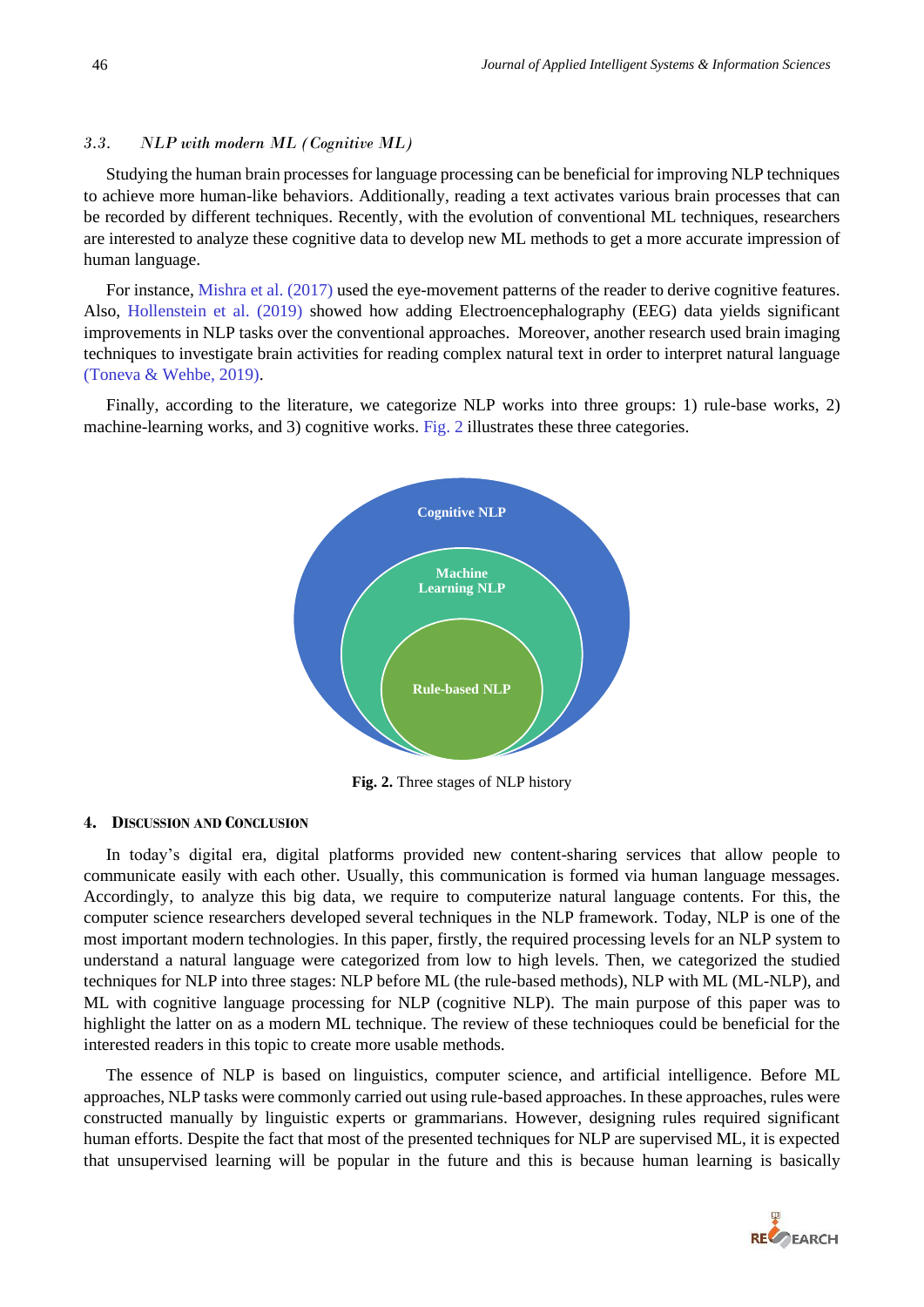receiving the names of all objects.

The presence of a large amount of training data affects the performance of ML-based approaches largely. Generally, by increasing or decreasing the size of training data, the performance of ML approaches is enhanced or degraded respectively. Since the free availability of large corpora for most growing languages is a hard issue, a major limitation of NLP today is the fact that most NLP resources and systems are available only for highresource languages, such as English, French, Spanish, German, and Chinese (in contrast, many languages have low-resources, such as Farsi, Bengali, Indonesian, Punjabi, Cebuano, and Swahili). A future challenge for the language community is how to develop resources and tools for hundreds or thousands of languages, not just a few.

Recently, researchers have been interested to use cognitive language data to take a step towards improving NLP techniques. This approach is necessary to identify cognitive processes of the human brain that are used for language processing tasks. In our opinion, in the future, interactive NLP with cognitive neuroscience will achieve more accurate language processing tools to understand language contents. This direction could be a guideline for developing new ML techniques for major NLP tasks.

#### **REFERENCES**

- Mankolli, E., & Guliashki, V. (2020, September). Machine learning and natural language processing: Review of models and optimization problems. In *International Conference on ICT Innovations* (pp. 71-86). Springer, Cham.
- Aho, A. V., Sethi, R., & Ullman, J. D. (1986). Compilers, principles, techniques. *Addison wesley*, *7*(8), 9.
- Al-Harbi, O., Jusoh, S., & Norwawi, N. M. (2017). Lexical disambiguation in natural language questions (nlqs). *arXiv preprint arXiv:1709.09250*.
- Ammar, W., Dyer, C., & Smith, N. A. (2014). Conditional random field autoencoders for unsupervised structured prediction. In *Advances in Neural Information Processing Systems* (pp. 3311-3319).
- Antony, P. J., Mohan, S. P., & Soman, K. P. (2010, March). SVM based part of speech tagger for Malayalam. In *2010 International Conference on Recent Trends in Information, Telecommunication and Computing* (pp. 339-341). IEEE.
- Bahl, L. R., deSouza, P. V., Gopalakrishnan, P. S., Nahamoo, D., & Picheny, M. A. (1991). Context dependent modeling of phones in continuous speech using decision trees. In *Speech and Natural Language: Proceedings of a Workshop Held at Pacific Grove, California, February 19-22, 1991*.
- Barwise, J. (1977). An introduction to first-order logic. In *Studies in Logic and the Foundations of Mathematics* (Vol. 90, pp. 5-46): Elsevier.
- Bikel, D. M., Schwartz, R., & Weischedel, R. M. (1999). An algorithm that learns what's in a name. *Machine learning*, *34*(1), 211-231.
- Bose, R. (2004). Natural Language Processing: Current state and future directions. *International Journal of the Computer, the Internet and Management*, *12*(1), 1-11.
- Chomsky, N. (1956). Three models for the description of language. *IRE Transactions on information theory*, *2*(3), 113-124.
- Chomsky, N. (1959). On certain formal properties of grammars. *Information and control, 2*(2), 137-167.
- Church, K. W., & Rau, L. F. (1995). Commercial applications of natural language processing. *Communications of the ACM, 38*(11), 71- 79.
- Clocksin, W. F., & Mellish, C. S. (2012). *Programming in Prolog: Using the ISO standard*: Springer Science & Business Media.
- Deng, L., & Yu, D. (2014). Deep learning: methods and applications. *Foundations and trends in signal processing, 7*(3–4), 197-387.
- Devasena, C. L., & Hemalatha, M. (2012). *Automatic text categorization and summarization using rule reduction.* Paper presented at the IEEE-International Conference On Advances In Engineering, Science And Management (ICAESM-2012).
- Dos Santos, C., & Zadrozny, B. (2014). *Learning character-level representations for part-of-speech tagging.* Paper presented at the International Conference on Machine Learning.
- Ekbal, A., & Bandyopadhyay, S. (2009). Named Entity Recognition in Bengali. *Northern European Journal of Language Technology, 1*, 26-58.
- Ekbal, A., Haque, R., Das, A., Poka, V., & Bandyopadhyay, S. (2008). *Language independent named entity recognition in indian languages.* Paper presented at the Proceedings of the IJCNLP-08 Workshop on Named Entity Recognition for South and South East Asian Languages.
- Hirschman, L., & Gaizauskas, R. (2001). Natural language question answering: the view from here. *natural language engineering, 7*(4), 275-300.
- Hollenstein, N., Barrett, M., Troendle, M., Bigiolli, F., Langer, N., & Zhang, C. (2019). Advancing NLP with cognitive language processing signals. *arXiv preprint arXiv:1904.02682*.
- Jackson, P., & Moulinier, I. (2007). *Natural language processing for online applications: Text retrieval, extraction and categorization* (Vol. 5): John Benjamins Publishing.
- Joshi, A. K., Shanker, K. V., & Weir, D. (1990). The convergence of mildly context-sensitive grammar formalisms. *Technical Reports (CIS)*, 539.
- Jusoh, S., & Al-Fawareh, H. M. (2007). *Natural language interface for online sales systems.* Paper presented at the 2007 International Conference on Intelligent and Advanced Systems.